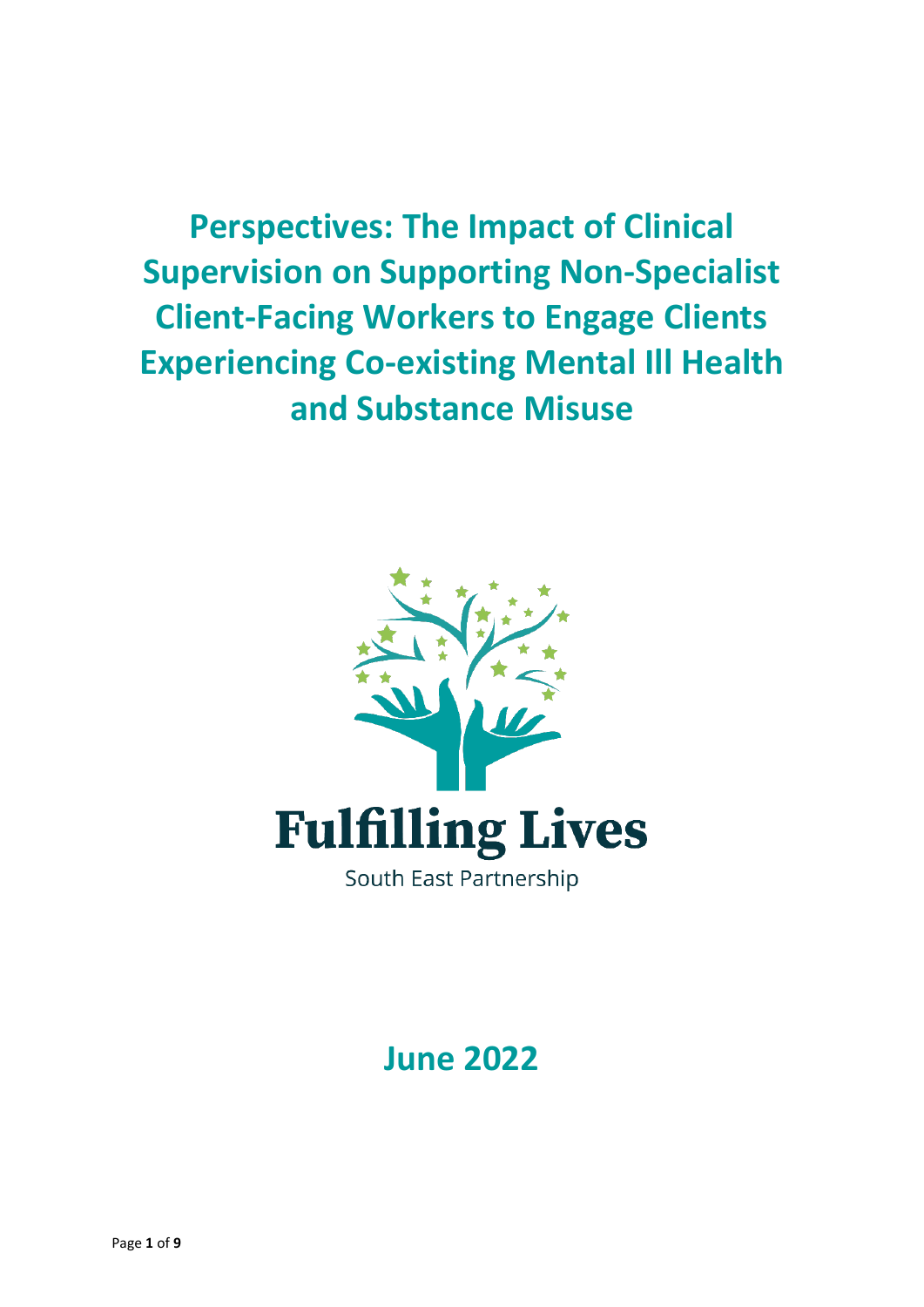# Introduction

The substance misuse treatment system is difficult to navigate for people with the most complex needs, in particular when their mental health needs are considerable. Many clients have needs that are undiagnosed or untreated. Current clinical pathways often require an individual to address their substance use before mental health treatment can be provided. Ongoing substance use can result in an assessment for statutory mental health support not commencing or being attempted. A lack of available mental health support frequently means that individuals with multiple and complex needs (MCN) are unable to remain in, or make progress in, their substance misuse treatment. Resulting in these people *'falling through the gaps'* between services.

Our interest in this area comes from our commitment to supporting people with MCN who have 'coexisting conditions' – mental ill health and substance misuse. Our case work between 2014 – 2021 has shown that 91% of all Fulfilling Lives South East (FLSE) clients had a co-existing substance misuse and mental health condition. What we know is mental health services should hold the lead role. According to government advice from NICE (National Institute of Health and Care) and the Office for Health Improvement and Disparities. Best practice is outlined as a 'no wrong door' principle to clients with co-existing conditions trying to access services. And it is a problem that this lead responsibility is not always something that happens.

*"In 2012 the Improving Access to Psychological Therapies (IAPT) programme for people with milder mental health problems published a [positive practice guide for working with people who use drugs](https://www.drugwise.org.uk/wp-content/uploads/iapt-drug-and-alcohol-positive-practice-guide.pdf)  [and alcohol,](https://www.drugwise.org.uk/wp-content/uploads/iapt-drug-and-alcohol-positive-practice-guide.pdf) and in 2017 PHE [developed guidance on commissioning and providing better care for](https://www.gov.uk/government/publications/people-with-co-occurring-conditions-commission-and-provide-services)  [people with co-occurring mental health, and alcohol and drug use conditions,](https://www.gov.uk/government/publications/people-with-co-occurring-conditions-commission-and-provide-services) which stressed that there should be 'no wrong door' and this issue is 'everyone's business'. Both sets of guidance have been poorly implemented, and access to services remains deeply inadequate."*

(Dame Carol Black, *Independent Review of drugs part two: prevention, treatment, and recovery*, 2021)

As part of our systems learning this led FLSE to take a deeper look at psychological interventions for this client group before entering substance misuse treatment. Through our 'Perspectives Project' work, we wanted to look at the systemic challenges and opportunities for change. A key piece of learning from the Perspectives Project work was how statutory mental health professionals could support non-specialist client-facing workers to more safely hold high levels of risk. We interviewed 17 professionals occupying a range of clinical, strategic, project leadership and client-facing roles [\(The](https://www.bht.org.uk/wp-content/uploads/2021/02/Fulfilling-Lives-T4-Psychological-Interviews-V22-1.pdf)  [Perspectives Project,](https://www.bht.org.uk/wp-content/uploads/2021/02/Fulfilling-Lives-T4-Psychological-Interviews-V22-1.pdf) The Perspectives [Project: Interviews\)](https://www.bht.org.uk/wp-content/uploads/2021/03/Perspectives-Project-Profile-Interviews-03.03.21.pdf). Further to this we interviewed six people with lived experience of a co-existing condition [\(The Perspectives Project: part 2\)](https://www.bht.org.uk/wp-content/uploads/2021/05/Fulfilling-Lives-T4-Perspectives-pt-II-V9.pdf).

The following short report is a result of the Perspectives Project learning that encouraged us to look more deeply at the role clinical supervision plays, or could play, in providing a form of mental health specialist support via the worker to clients with a coexisting condition. We took a closer look at the ways in which clinical supervision may help to build confidence and knowledge in workers to better understand and respond to the behaviours of this client group; develop appropriate risk-taking methods, as well as how to appropriately share risk; managing worker wellbeing; and navigating complex support systems when advocating for clients.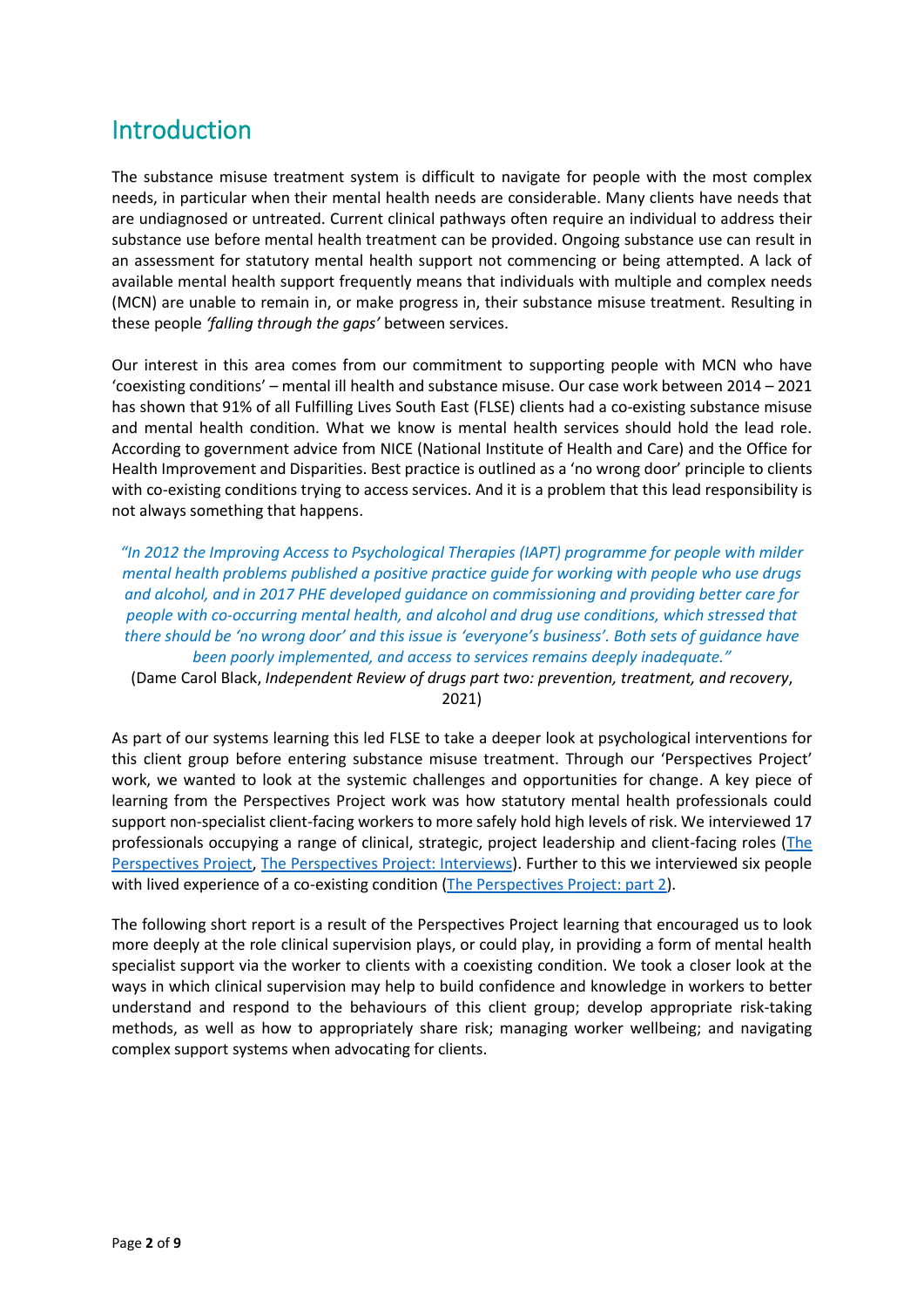## Fulfilling Lives South East

FLSE works across Brighton & Hove and East Sussex and is one of 12 projects across England where National Lottery Community Fund investment is supporting people with complex needs. The purpose of this initiative is to bring about lasting change in how services work with people with multiple and complex needs and we collaborate with partners to work towards this objective.

We are committed to putting co-production into practice and value the voices of experience. We also recognise the value of trauma-informed approaches in our work and the work of others.

Website[: www.bht.org.uk/fulfilling-lives](http://www.bht.org.uk/fulfilling-lives) Blog: [www.fulfilling-lives-se.org/](http://www.fulfilling-lives-se.org/)

## What do we mean by Multiple Complex Needs?

Multiple and complex needs (MCN) are persistent, problematic and interrelated health and social care needs which impact an individual's life and their ability to function in society. They are likely to include repeat street homelessness, mental, psychological and physical health problems, drug and/ or alcohol dependency, and offending behaviour. People with MCN are more likely to experience violence and abuse, including domestic violence, live in poverty and have experienced trauma in childhood and throughout their lives.

### Method

To gather our data, we gave 4 participants from the FLSE Practice Development Team a set of survey questions to be completed individually. Two of the participants were client-facing Practice Development Workers, one was the Practice Development Service Manager, and the final participant was the clinical supervisor who facilitated regular sessions with the Practice Development Workers. The client-facing workers and the clinical supervisor were each asked six questions and the service manager asked four. The questions were similar with some variance reflecting each of the different roles and relationships to one another. The feedback was then analysed, and themes were drawn out from the surveys and clarified in a focus group with the team and compiled into the following short report.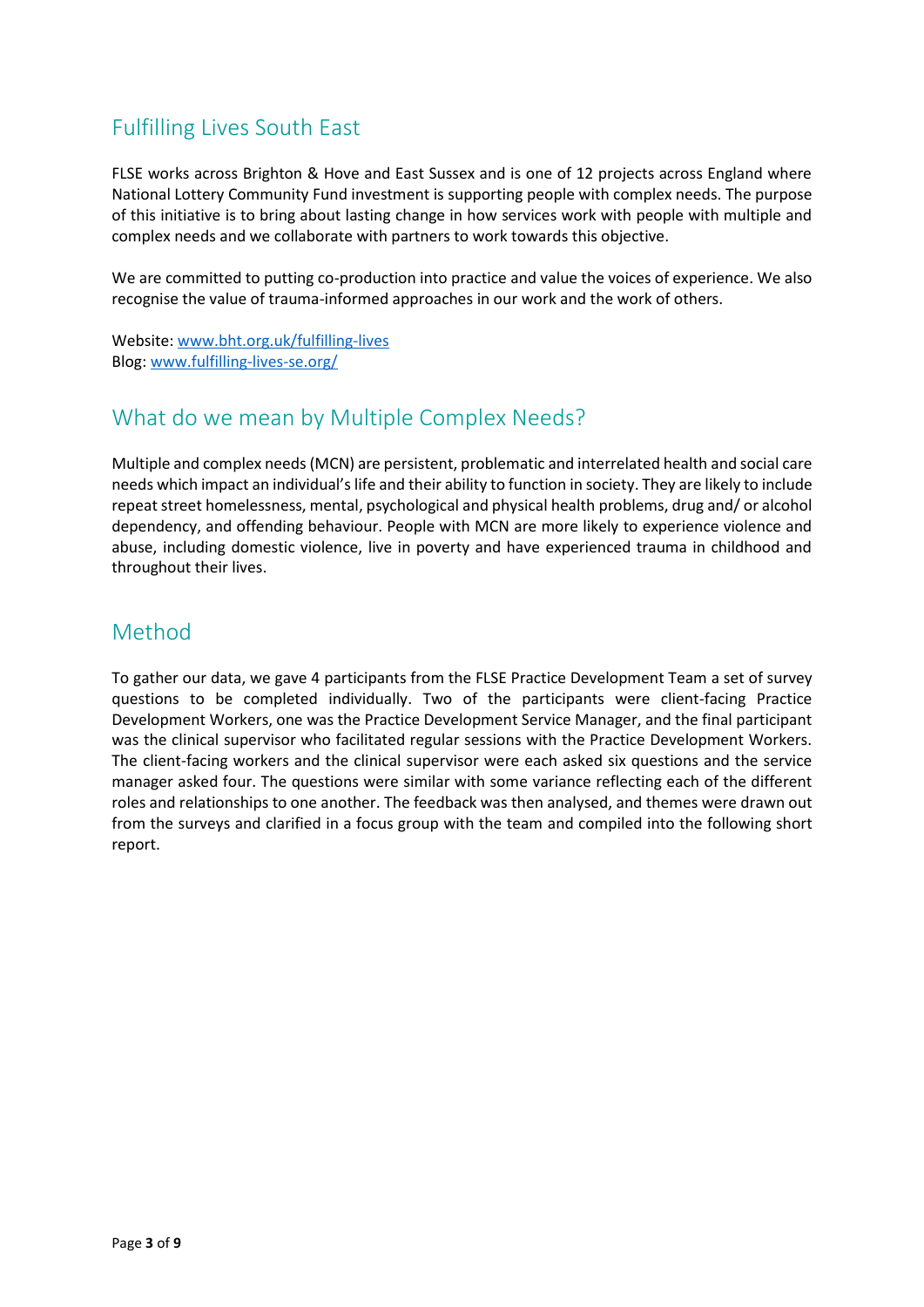# Findings

#### **Case planning and identifying attachment styles**

The role of a client-facing worker providing support to MCN is one that is isolated and isolating. The risk of vicarious trauma and burnout are more likely in this type of role when you are immersed in your day-to-day work by complex trauma with no space to unpack feelings and emotions that the work might be bringing up for you. The system is more stretched than ever, the number of people requiring support continues to grow as the level of complexity people are presenting with increases. Giving meaningful professional support and development to non-specialist client-facing workers would be a decisive and welcome contribution to the system.

*"I have worked in several places without this level of support and have often felt very alone and unsupported or like there is an expectation to almost be "robotic" we are expected to form supportive relationships with clients however the emotional impact of such work is often forgotten".* (FLSE Practice Development Worker)

Clinical supervision offers a space for workers to process the emotional aspect of the work and understand the interplay in the client-worker relationship. Workers are no different in that they have their own life experiences which are often a factor that draw people into this work to help those who are most disadvantaged. Therefore, being able to talk about what comes up when supporting clients to recognise transference and how this can conflict with your own attachment styles is vitally important.

### *"The impact [of clinical supervision] is to help hold the worker steady enough to do the work with the clients and identify what the workers' needs are in order to be able to do this work successfully. In summary, if workers feel anxious because they do not feel safe, the clients will not feel safe enough to be able to do any work".*

(Clinical Supervisor)

Clinical supervision has given FLSE Practice Development workers an enhanced and comprehensive understanding of attachment styles and how to adapt engagement tools so that the client can manage their wellbeing and interactions with the worker. Clinical supervision has provided a form of specialist mental health support to the clients, indirectly, via the worker. For example, a FLSE worker reflected on the following:

"I started working with a woman who would talk in depth on phone but struggled to meet in person. From my own experience and exploring in clinical supervision I came to understand that she was finding it difficult to be seen by me, so we came up with plans that made the client feel safer. I was able to acknowledge this with her and we agreed that I would bring fidget toys so we didn't need to make eye contact and we would walk along the beach and talk. Through gradual steps this woman is now able to sit in a room with me and feel safe without feeling overwhelmed, this has been huge progress for her and we are able to do trauma stabilisation work as well as being able to guide other workers on how to build the relationship with her". (FLSE Practice Development worker)

One FLSE Practice Development Worker also reflected that clinical supervision had allowed them to tap into the playful side of their clients and bring a lightness to relationships with clients who are often experiencing dire circumstances. They had learnt through the clinical supervision that the inner child is a good resource for people to use as a way of coping with trauma. Remarking that they had also gained great insight into what the clients they support can tolerate in order to move forward with the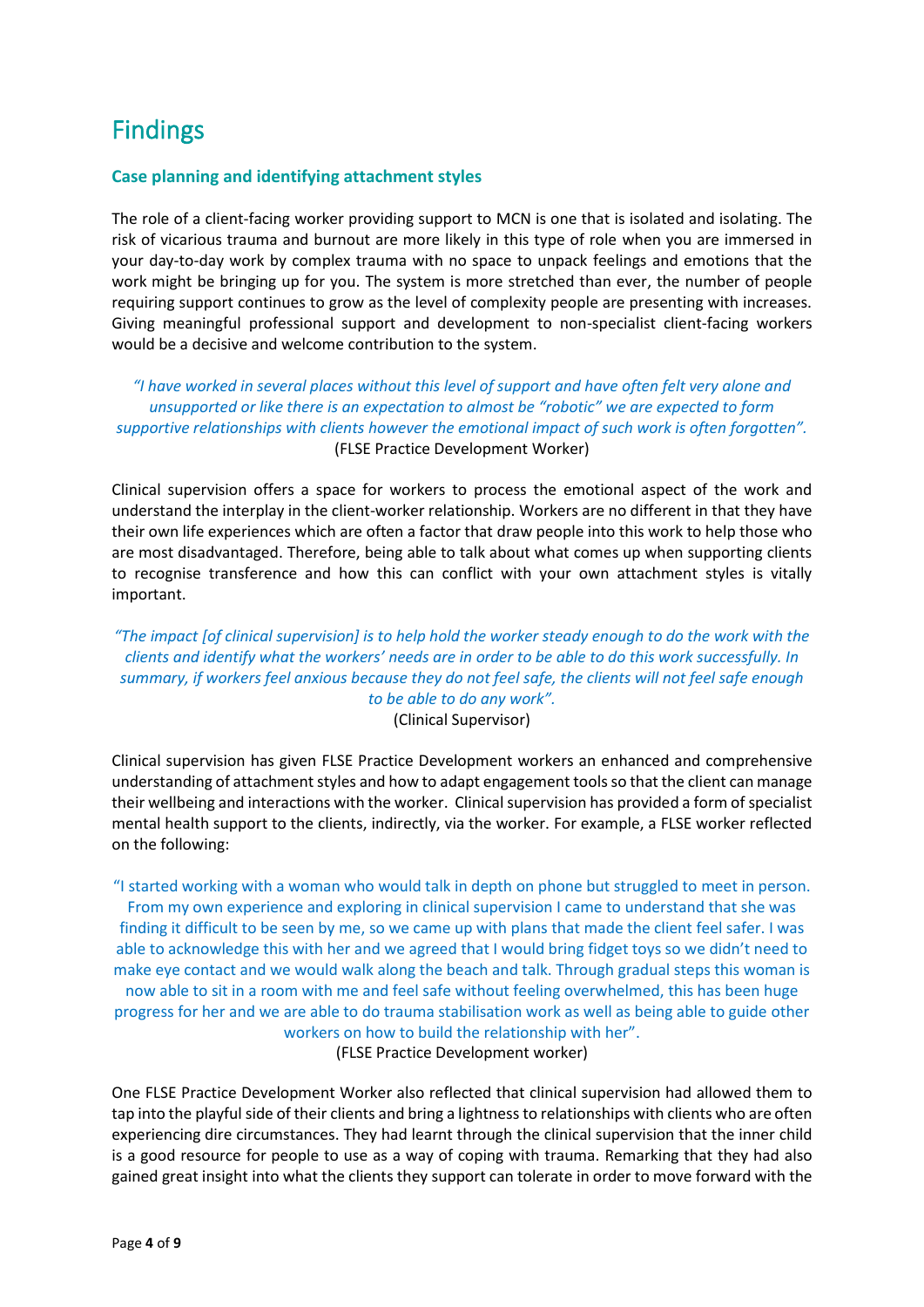worker, to try and make progress and improve their situation – this had a very positive impact on the ways in which they planned the support and engagement approaches for the client.

#### **Language and understanding**

Clinical supervision equips non-specialist client-facing workers with a framework of language to communicate client needs and behaviours to others in the support system; this gives confidence to these workers when adjusting to different audiences and situations. Firstly, it has helped FLSE workers advocate for clients using language that statutory mental health teams will recognise and listen to, as well more authoritative robust language to explain the risks and consequences of not responding to the needs of the client. Through clinical supervisions, plans have been developed to support arranging multi-agency meetings that illustrate to partners a clear trauma understanding and this has helped other agencies work in the same way. This has enabled clients to themselves participate in such meetings because the shared trauma-informed approaches has created environments where clients feel safe enough to participate in the meetings, as well modelling what good can look like when a multidisciplined team approach is adopted to working with complex needs clients.

Another way in which workers development of language has been important is learning through clinical supervision how to interpret the client's language as well as gauging what language is appropriate to use in response. This has again helped enhance the workers' abilities to engage with and build positive relationships with clients. For example, a FLSE worker reflected on the following:

*"when supporting one client I used the words 'worried' and 'concerned'. Unbeknown to me these were terms that the client viewed as negative because they remined them of past trauma, I was able to recognise this in the client's demeaner and open a conversation on what language would be suitable. The client suggested they could tolerate the word 'care'."*

Another example outlined by a FLSE worker where interrupting language has been crucial:

*"…is when clients have described themselves as monsters even though they are the ones that have been subjected to traumatic experiences such as abuse from a caregiver. Having clinical supervision gave me the insight that people have had monsters in their lives and that letting the monsters out is often the imprint that has been left from trauma and abuse".* 

#### **Innovative working & flexible time**

During this research, workers reflected that a lot of their innovative work has come from discussions in clinical supervision or from ideas the worker has brought to the clinical supervisor to be refined following discussion with their line manager. For example, the FLSE Practice Development Manager reflected on the following innovative working around client endings:

*"the worker was discussing how to manage the end of long-term positive relationships with the clinical supervisor and together they developed practical tools such as a learning passport (document co-produced with the client on how to best work with them that can be shared by the client and professionals), record of achievement (a strengths-based document the worker produced to remind clients of successes and examples of resilience) and multi-sensory endings packs (personalised to the client with quotes, smell and touch sensory items, photographs etc.)".*

Through FLSE's work with people experiencing MCN, we have seen how services can be risk averse when working with this client group and this can stifle creative approaches to working with such clients. Paradoxically workers being less risk averse lowers client risk and during this research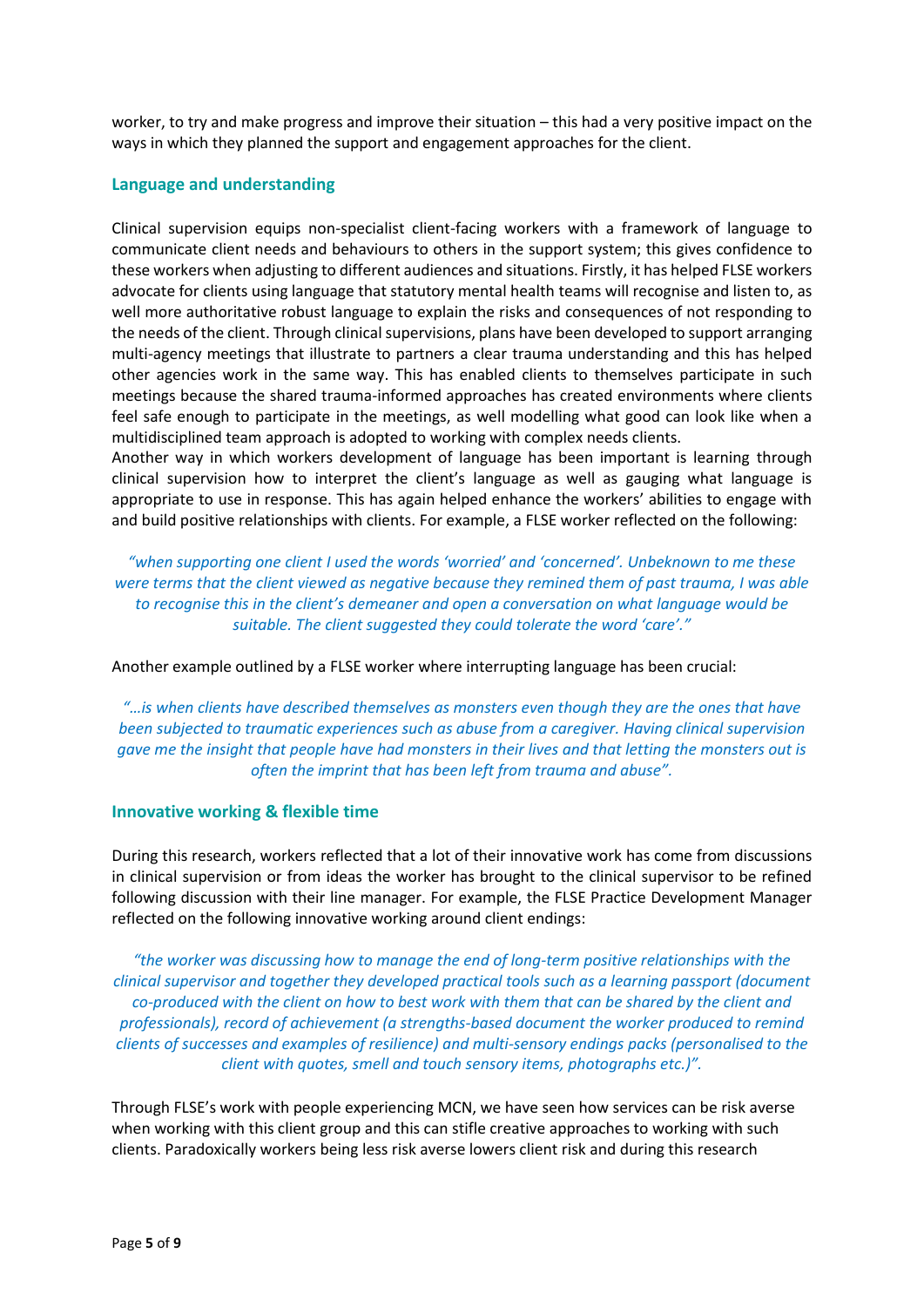workers reflected that clinical supervision has helped them feel better able to have a more positive approach to risks and feel better 'held' in their work with such clients.

*"When situations become stressful and the client has become heightened as a worker, I am able to ground myself which, not only contains the situation, but promotes trust to the client. That is to say the client realises that when things become tense, I am not going to walk away but stay and support the client to regain control".*

(FLSE Practice Development Worker)

These approaches require time to build the vital relationships that set the foundations for positive support work to take place. Training staff to have the confidence, knowledge, and skills to work in this way is key to working in a trauma-informed way and workers reflected that clinical supervision has helped enable this for them.

#### **Managing wellbeing/burnout/worker safety**

While clinical supervision is not therapy, it can be used for times when workers are triggered and to think about why that may be. Sometimes these discussions do not happen with managers until the worker has to go off sick and the reason for absence must be disclosed. Though not the optimal solution, during the research workers reflected that clinical supervision offers the opportunity to talk with someone who is not part of their day-to-day working life, this helps to create safety in disclosing things and any feelings of shame, worthiness or weakness is reduced by the containing space that is offered in clinical supervision. Often one-to-one line management supervision does not always afford the space for these conversations as time is focussed on operational priorities.

#### *"I have found it invaluable [clinical supervision] in avoiding burnout from being surrounded by complex needs and the gaps and barriers they face".* (FLSE Practice Development Worker)

*Counsellors, nurses, and other professionals have had clinical practice and or reflective practice many years, I am not sure why this isn't extended to substance misuse when we work with the same clients?*

(FLSE Practice Development Worker)

For further reading about how clinical supervision can play a vital role, particularly in supporting worker wellbeing and performance, please read an academic paper, *['Could clinical supervision help us](https://bristoluniversitypressdigital.com/view/journals/vsr/aop/article-10.1332-204080521X16420722745738/article-10.1332-204080521X16420722745738.xml)  [to support increasingly complex needs in the community?'](https://bristoluniversitypressdigital.com/view/journals/vsr/aop/article-10.1332-204080521X16420722745738/article-10.1332-204080521X16420722745738.xml)* The paper is a collaboration between Kerry Dowding, FLSE Research and Evaluation Officer, and, Juliet Hough an independent researcher. First published online 15th February 2022, this paper presents qualitative research exploring the benefits of clinical supervision for workers supporting people experiencing multiple disadvantages. The paper illustrates how clinical supervision supported worker wellbeing, lessened compassion fatigue, and created space for workers to think creatively, manage risk and develop trauma-informed and reflective practice. The paper puts forward the idea that clinical supervision may be one solution to supporting non-specialist client-facing workers to tackle the growing demand that is being placed on services.

#### **Placing a value on the role of non-specialist client-facing workers & organisational support**

Staff are aware that clinical supervision is something that professionals with specialist qualifications receive, so it feels like the organisation is treating the vital work they do with seriousness. The investment in staff is validating making workers feel that their role in the support system and the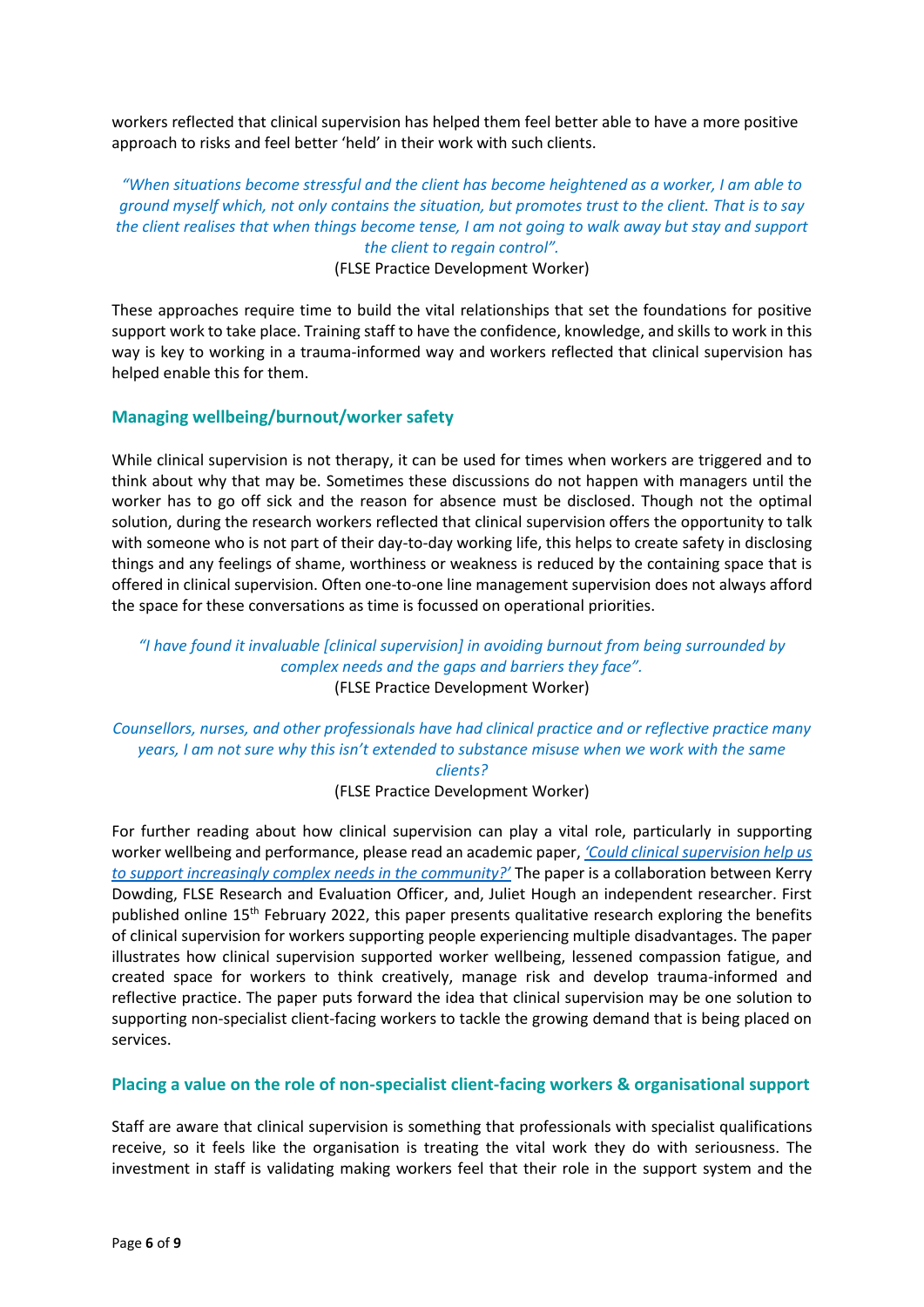contribution they make is being rewarded by the organisation looking after their wellbeing and professional development.

#### *One of the main impacts that can through form this study, was that clinical supervision gives a message to staff that the organisation genuinely cares about them and their work.* (Practice Development Co-ordinator)

#### **Supervisor relationships and organisational attitude**

One of the most important aspects of clinical supervision is the relationship between the line manager and the clinical supervisor as well as the worker. It is vital that the organisation is setting the tone for how things should work and there is an understanding that clinical supervision is not there to replace management support, it is complimentary.

*"Clinical supervision is not there to dictate but to think through pieces of work and possible interventions/strategies that maybe implemented if the organisation agrees. Organisations need understanding that the role of clinical supervisor fits into the policies procedures and ethics of the organisation".*

#### (Clinical Supervisor)

Though clinical supervision is confidential, an organisation should be able to facilitate and support in a collaborative way the clinical supervisor and manager coming together to discuss any concerns they may have. Rather than a hierarchy there is a difference in the roles between the direct line manager and the clinical supervisor that needs to be acknowledged.

*"The organisation welcomes challenge and varied opinions and is curious about different ways of* 

#### *working with clients".*

(Clinical supervisor)

The line manager and clinical supervisor having a clear agreement is crucial to managing the threeway relationship with the worker. Clinical supervision is confidential unless the supervisor is concerned about a worker's wellbeing, risk to themselves or risk to clients. It is best practice to get the workers permission before contacting their line manager.

Providing opportunity for periodic reviews between line managers and clinical supervisors to discuss the client group and ongoing support for the worker is a further key component of managing the dynamic of the relationship. If the worker thought, it would be useful to have a three-way meeting, and everyone is happy to participate then this should be accommodated.

*"I've only spoken directly to the clinical supervisor once at the start of Gemma's current role. This was to set out my expectations and ideas for how this space could be used. We talked about the possibility to meet all together if there were strong differences of opinion, but I was conscious to avoid this and keep the space very separate for Gemma."*

(Practice Development Co-ordinator)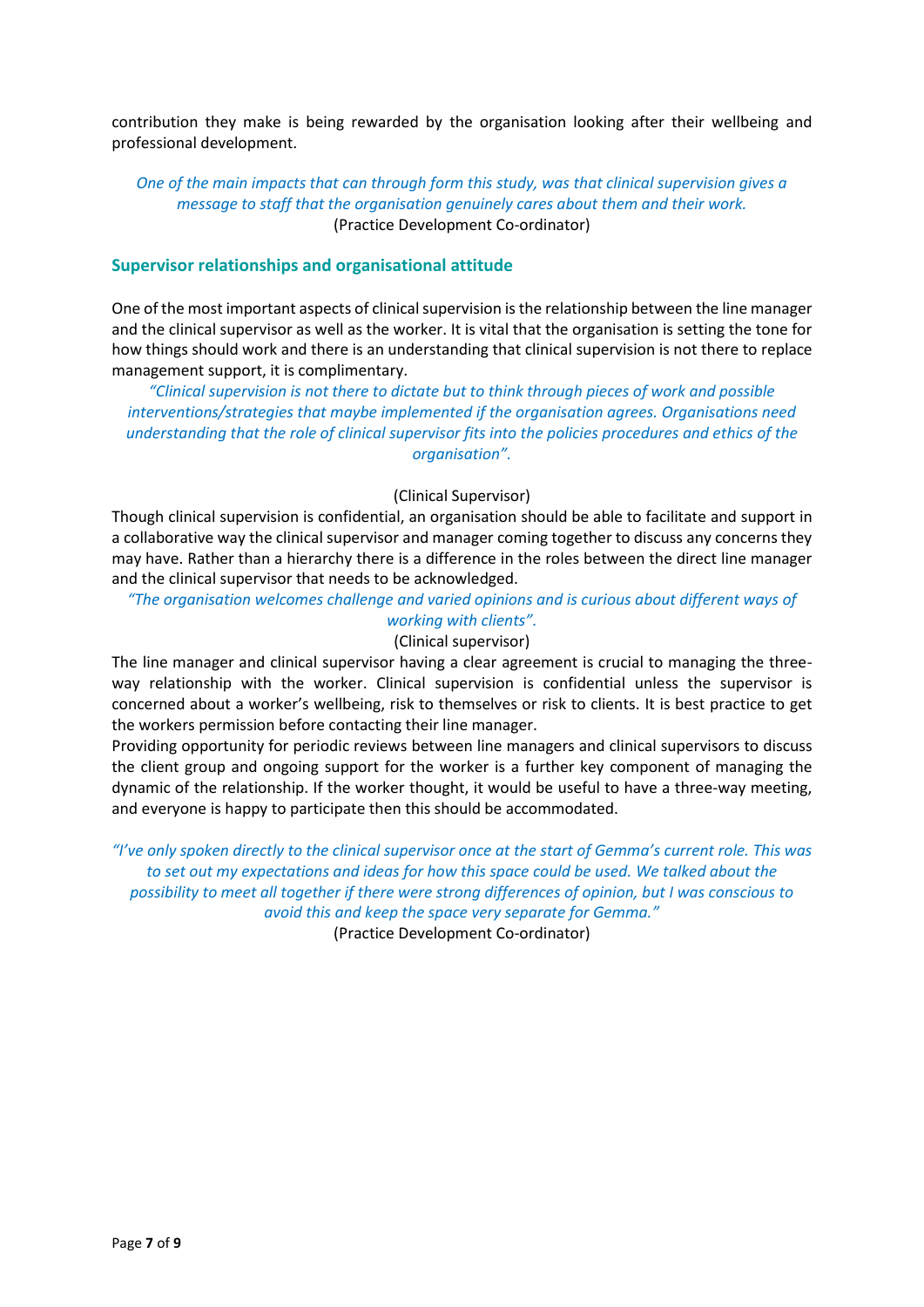# FLSE reflections on the system

Supporting people who have experienced complex trauma is enabled through building trusting relationships with the client. Effectively building trusting relationships provides a safe landing pad for clients to build on where they can build their confidence and try new things. This work takes time, and many services are not currently set up in a way that allows flexibility, relationship-based work and understanding around attachment styles and working from this trauma-informed theory. Factors facilitating such environments often include lack of resources, out-dated monitoring and evaluation frameworks that have a focus on measuring outputs rather than outcomes and a lack of system-wide investment in cohesive trauma-informed approaches that thread through support systems (and beyond organisational boundaries).

This research has reaffirmed that the creative, trauma-informed approaches utilised by the FLSE Practice Development workers are supported through clinical supervision and requires time to set the foundation of the relationship for positive support work to take place with this client group. Investing in non-specialist client-facing workers to have clinical supervision to develop their confidence, knowledge, and skills to work in this way is key to working within a trauma-informed approach. Shoring up the support system with workers in an independent setting like clinical supervision will increase the durability of the support system, benefiting clients and services.

## Recommendations for the support system

- Due to statutory mental health services being overstretched and access restricted to clients with a co-existing mental health and substance misuse issue, clinical supervision should be used to support workers and their clients as a form of specialist mental health input into support provision.
- Workforce development for non-specialist client-facing workers needs to be prioritised to avoid the continuation of the current situation whereby the least qualified staff carry a disproportionate amount of risk in their work without sufficient support. This requires statutory support and input from specialist mental health professionals as highlighted in the FLSE Perspectives Project.